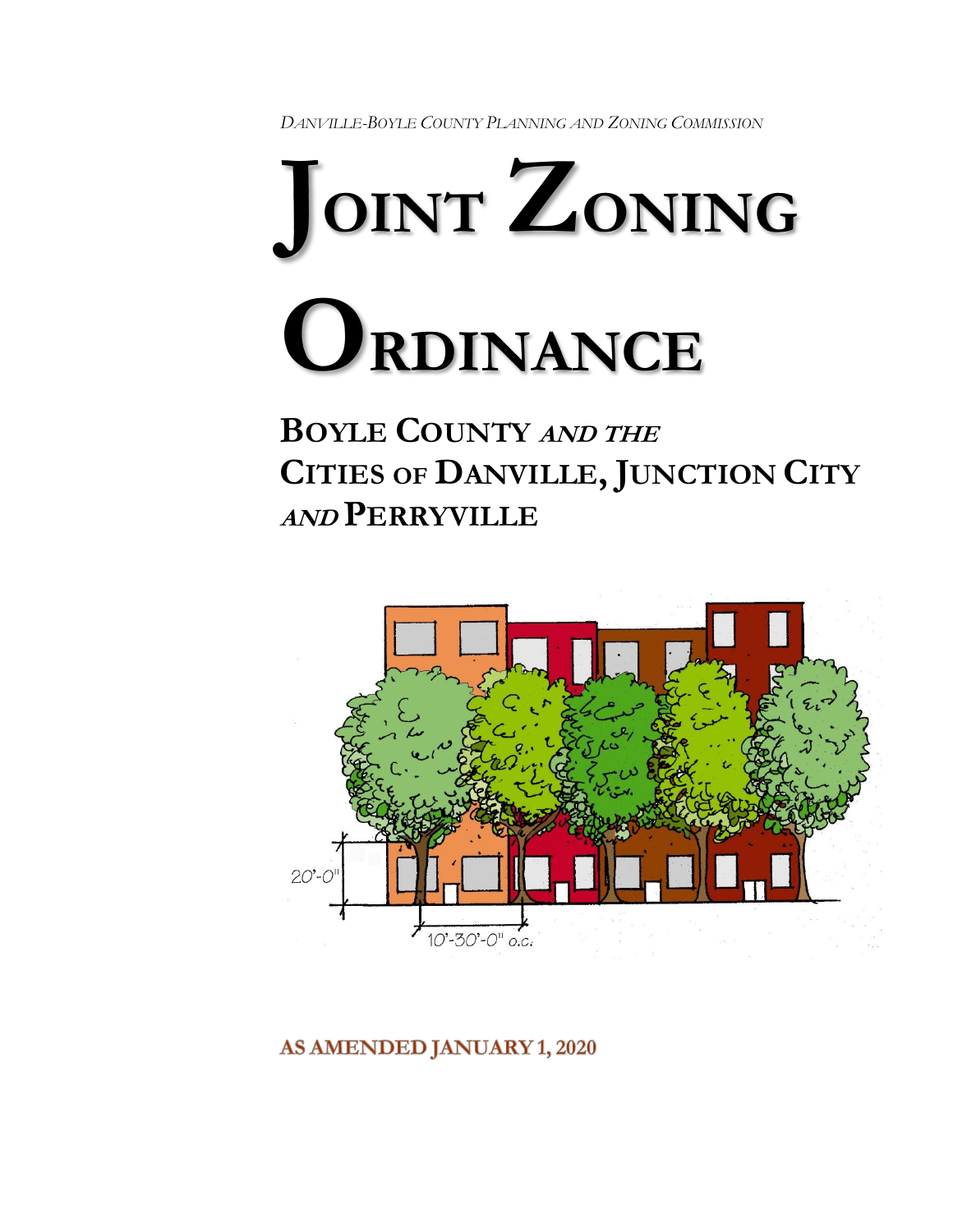# **TABLE OF CONTENTS**

| <b>ARTICLE 1</b> |                                                                   |
|------------------|-------------------------------------------------------------------|
| <b>SEC. 1.1</b>  |                                                                   |
| <b>SEC. 1.2</b>  |                                                                   |
| <b>SEC. 1.3</b>  |                                                                   |
| <b>SEC. 1.4</b>  |                                                                   |
| <b>SEC. 1.5</b>  |                                                                   |
| <b>SEC. 1.6</b>  |                                                                   |
| <b>SEC. 1.7</b>  |                                                                   |
| <b>SEC. 1.8</b>  | <b>CONFLICTS WITH ORDINANCES, PRIVATE COVENANTS AND DEEDS 1-2</b> |
| <b>SEC. 1.9</b>  |                                                                   |
| <b>SEC. 1.10</b> |                                                                   |
| <b>SEC. 1.11</b> |                                                                   |
| <b>SEC. 1.12</b> |                                                                   |
| <b>ARTICLE 2</b> |                                                                   |
| <b>SEC. 2.1</b>  |                                                                   |
| <b>SEC. 2.2</b>  |                                                                   |
| <b>ARTICLE 3</b> |                                                                   |
| <b>SEC. 3.1</b>  |                                                                   |
|                  | $3 - 5$                                                           |
| <b>SEC. 3.3</b>  |                                                                   |
| <b>SEC. 3.4</b>  |                                                                   |
| <b>SEC. 3.5</b>  |                                                                   |
| <b>SEC. 3.6</b>  |                                                                   |
| <b>SEC. 3.7</b>  |                                                                   |
|                  |                                                                   |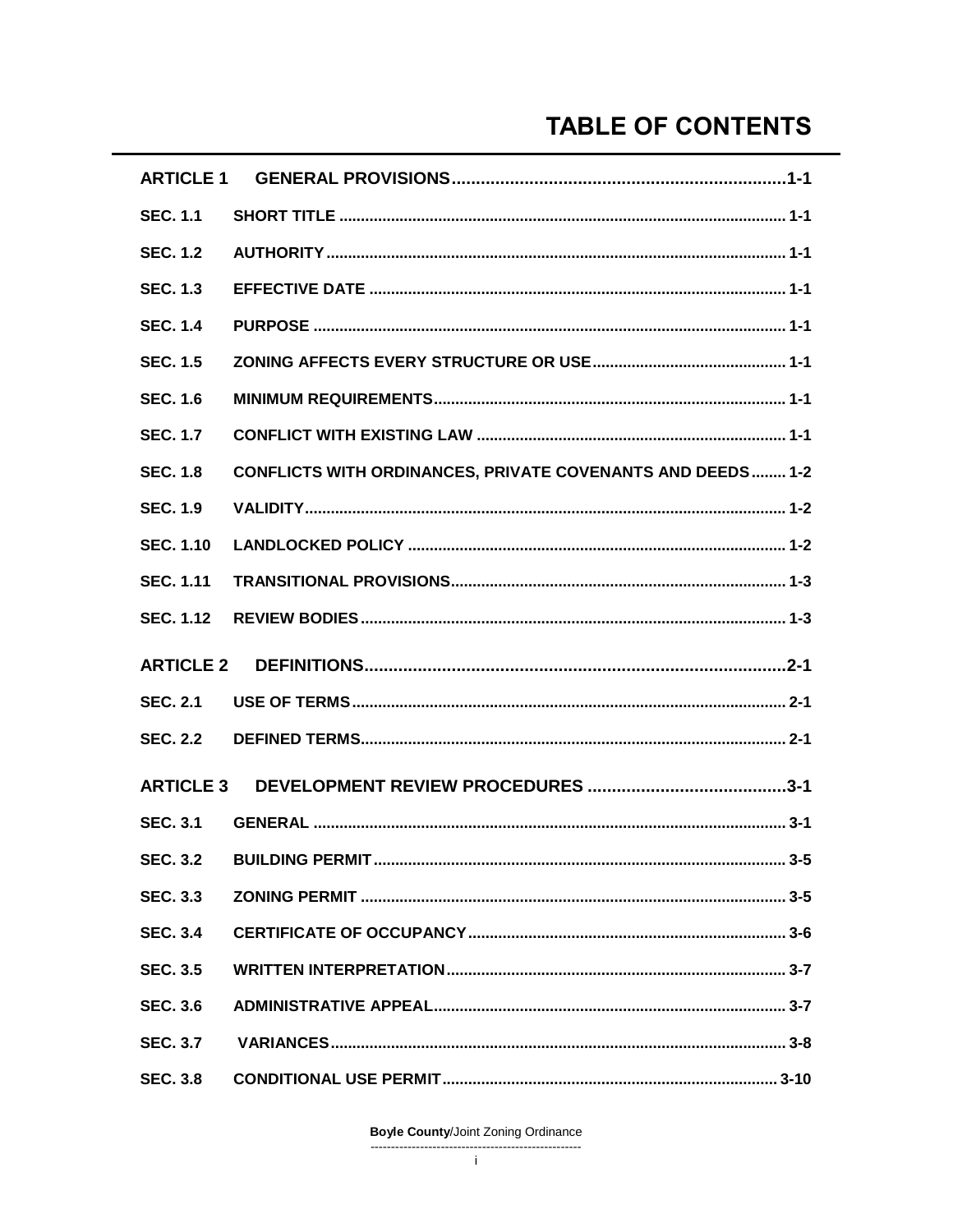| <b>SEC. 3.9</b>  |                                                      |     |  |
|------------------|------------------------------------------------------|-----|--|
| <b>SEC. 3.10</b> |                                                      |     |  |
| <b>SEC. 3.11</b> |                                                      |     |  |
| <b>SEC. 3.12</b> |                                                      |     |  |
| <b>SEC. 3.13</b> |                                                      |     |  |
| <b>SEC. 3.14</b> |                                                      |     |  |
| <b>SEC. 3.15</b> | REGULATION PROCEDURES OF CELLULAR ANTENNA TOWERS3-26 |     |  |
| <b>ARTICLE 4</b> |                                                      |     |  |
| <b>SEC. 4.1</b>  |                                                      |     |  |
| <b>SEC. 4.2</b>  |                                                      |     |  |
| <b>SEC. 4.3</b>  |                                                      |     |  |
| <b>SEC. 4.4</b>  |                                                      |     |  |
| <b>SEC. 4.5</b>  |                                                      |     |  |
| <b>SEC. 4.6</b>  | COMMERCIAL AND OFFICE/PROFESSIONAL DISTRICTS  4-27   |     |  |
| <b>SEC. 4.7</b>  |                                                      |     |  |
| <b>SEC. 4.8</b>  |                                                      |     |  |
| <b>SEC. 4.9</b>  |                                                      |     |  |
| <b>ARTICLE 5</b> |                                                      |     |  |
|                  |                                                      | 5-1 |  |
|                  |                                                      |     |  |
|                  |                                                      |     |  |
|                  |                                                      |     |  |
|                  |                                                      |     |  |
| <b>SEC. 6.1</b>  |                                                      |     |  |
| <b>SEC. 6.2</b>  |                                                      |     |  |
| <b>SEC. 6.3</b>  |                                                      |     |  |
| <b>SEC. 6.4</b>  |                                                      |     |  |
|                  |                                                      |     |  |

**Boyle County/Joint Zoning Ordinance**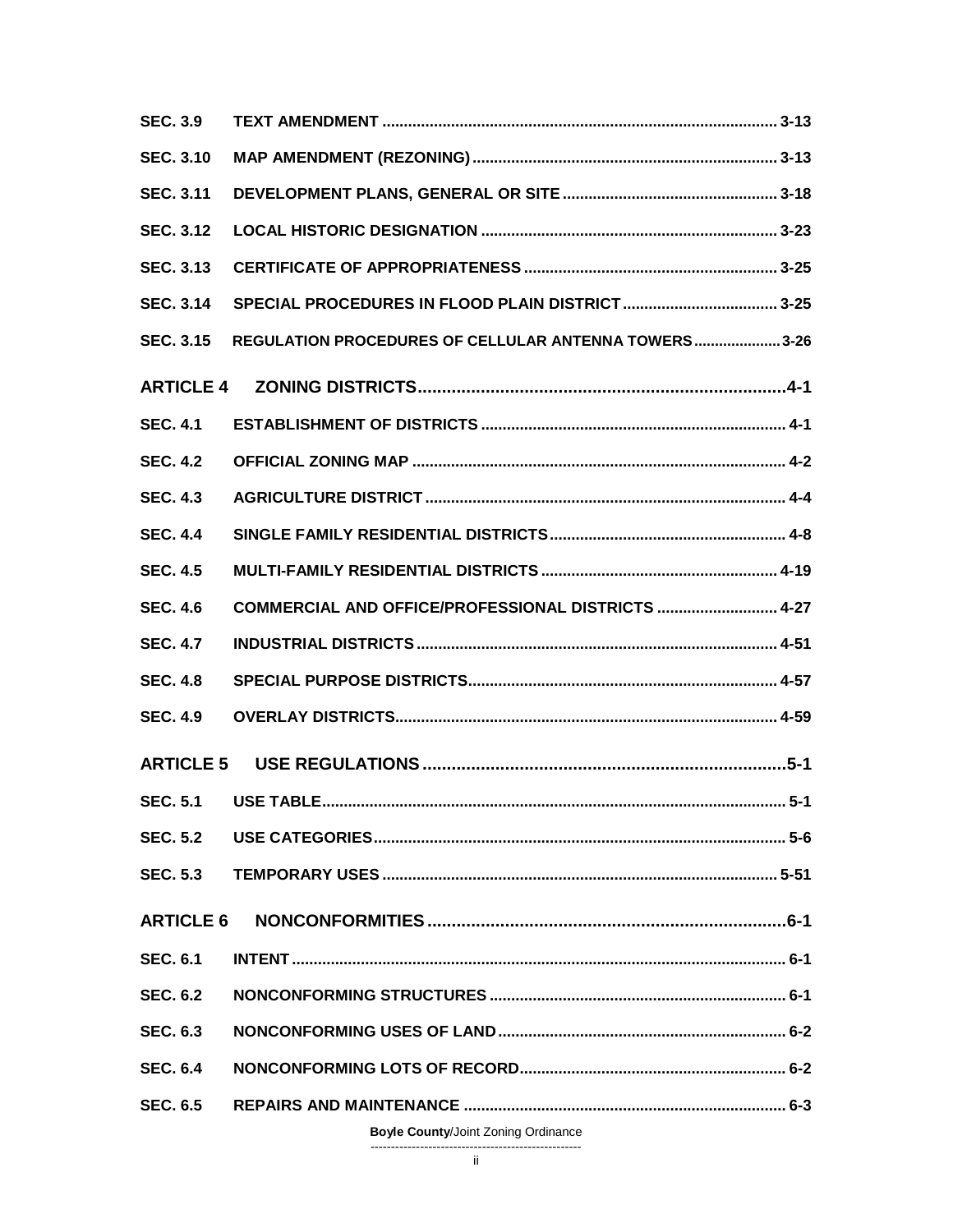| SEC. 7.4 ENFORCEMENT ACTIONS INVOLVING AGRICULTURAL OPERATORS  7-2 |  |
|--------------------------------------------------------------------|--|
| <b>APPENDIX A - HISTORIC OVERLAY DISTRICT DESIGN GUIDELINES</b>    |  |

## **APPENDIX B - LANDSCAPE MASTER PLANT LIST**

## *DATE(S) OF ADOPTION*

### **Joint Zoning Ordinance Adopted:**

Boyle County Fiscal Court - July 9, 2002 Danville City Commission - October 11, 2004 Perryville City Council - April 3, 2003 Junction City Council - April 10, 2003

### **Joint Zoning Ordinance Articles 1, 2, 3 & 6 Amended and Restated:**

Boyle County Fiscal Court - Amended April 9, 2019, Effective Date May 1, 2019 Danville City Commission - Amended April 8, 2019, Effective Date May 1, 2019 Perryville City Council - Amended April 11, 2019, Effective Date May 1, 2019 Junction City Council - Readopted February 13, 2020, Effective Date February 13, 2020

#### **Joint Zoning Ordinance Articles 4, 5 & 7 Amended and Restated:**

Boyle County Fiscal Court - Effective Date November 27, 2019 Danville City Commission - Amended November 26, 2019, Effective Date January 1, 2020 Perryville City Council - Amended November 25, 2019, Effective Date January 1, 2020 Junction City Council - Readopted February 13, 2020, Effective Date February 13, 2020

### **Joint Zoning Ordinance Amended:**

Boyle County Fiscal Court - Amended February 11, 2020, Effective Date February 11, 2020 Boyle County Fiscal Court - Amended August 11, 2020, Effective Date August 11, 2020